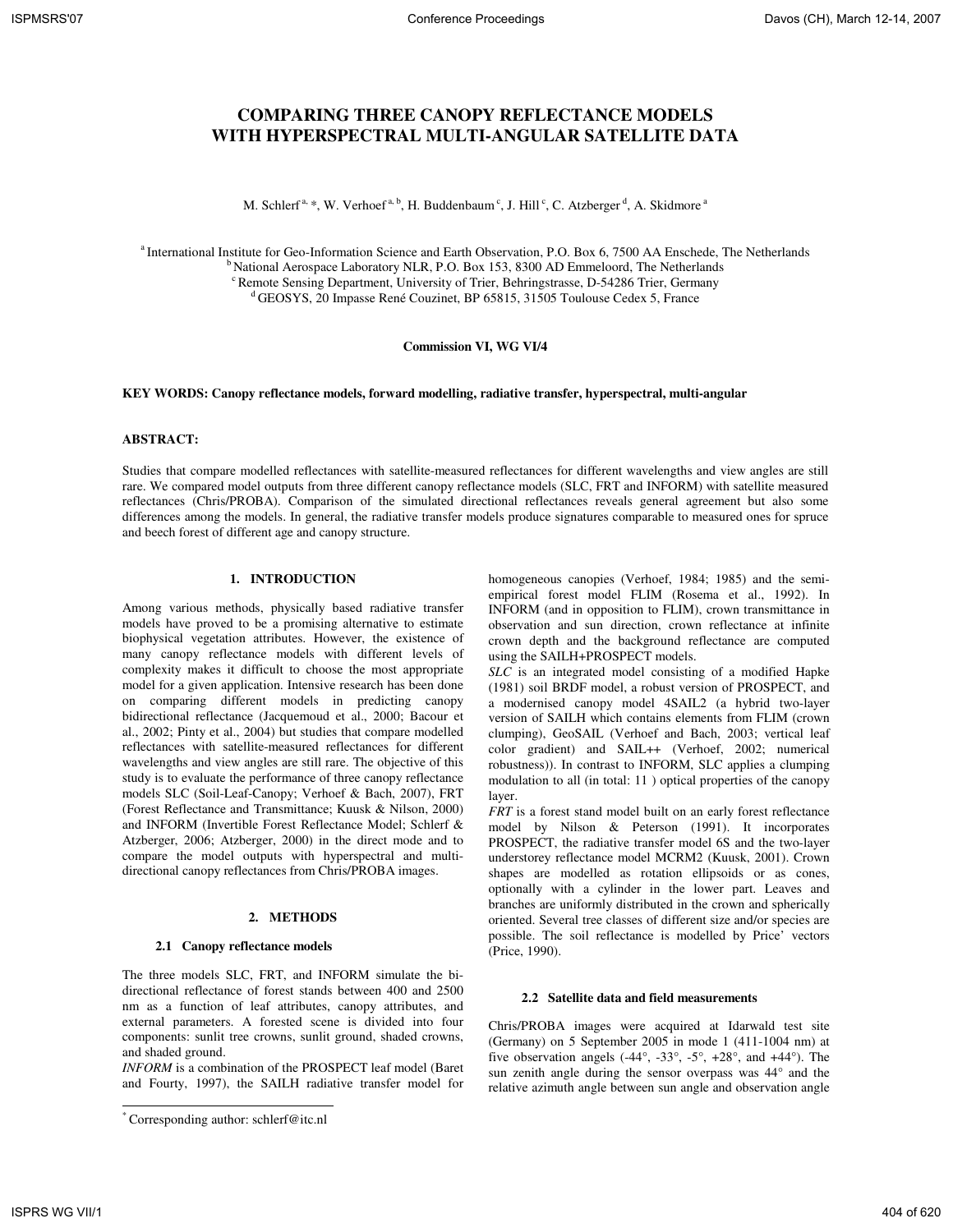was 50° (Figure 1). All five images were geocoded to the local reference system using image-to-image registration and resampled to the nominal ground resolution at nadir view (34 m). The images were radiometrically corrected to top-of-canopy reflectance assuming standard atmospheric parameters.



Figure 1: Observation and sun geometry of Chris/PROBA images acquired over Idarwald test site on 05/09 2005



Figure 2: Bi-directional Chris/PROBA spectral reflectances of spruce stands after image radiometric correction. Each curve corresponds to the average signature of 15 stands (60 pixels in total). Beech stands exhibit similar directionality.

Two weeks after the image acquisition, an extensive field campaign was conducted and the canopy structure of altogether 28 forest stands (15 plots of Norway spruce (*Picea abies* L. Karst.)) and 13 plots of Beech (*Fagus sylvatica*)) was measured. In each forest stand, a plot of  $30x30$  m<sup>2</sup> size was established and its central position determined using a hand-held GPS device. Measured attributes include leaf area index (LAI, measured

with Li-Cor LAI-2000), crown diameter (CD), tree density (SD), crown cover (COcr), canopy height (TH), and percent coverage of understorey vegetation (COus).

# **2.3 Model parameterisation**

We identified three typical stands for each species (Table 1): young, medium, and old stands. Young stands (20-30 years; before thinning) typically have small tree crowns, many trees and relatively large canopy LAI, whereas old stands (> 80 years) are usually thinned out and therefore show lower LAI values and larger crowns.

At first, for all of the six stands, an average hyperspectral signature was extracted from the four nearest pixels surrounding the GPS-measured plot location in each Chris/PROBA image The angular variations of the spectral signatures of spruce stands is illustrated in Figure 2.

| Type   | Age | ID  |
|--------|-----|-----|
| Spruce | 21  | 83  |
| Spruce | 42  | 109 |
| Spruce | 131 | 301 |
| Beech  | 40  |     |
| Beech  | 84  | 243 |
| Beech  | 122 | 245 |

Table 1: Selected forest stands. Age = stand age in 2005 (years), ID = forest stand identification

|     | CD   | TH   | SD   | LAIc | LAIs | COcr | CO <sub>us</sub> |
|-----|------|------|------|------|------|------|------------------|
| 83  | 1.75 | 7.9  | 5000 | 5.1  | 7.25 | 80   | 30               |
| 109 | 4.30 | 15.2 | 689  | 3.8  | 6.00 | 70   | 70               |
| 301 | 6.60 | 35.4 | 211  | 3.9  | 7.71 | 35   | 40               |
| 8   | 3.03 | 13.2 | 3022 | 6.1  | 6.59 | 85   | 10               |
| 243 | 5.70 | 24.8 | 467  | 3.4  | 4.80 | 50   | 10               |
| 245 | 7.85 | 25.2 | 233  | 4.3  | 6.29 | 35   | 20               |

Table 2: In situ measured canopy properties. CD = crown diameter (m),  $TH = tree$  height (m),  $SD = stem$  or tree density (/ha), LAIc = canopy leaf area index (Li-Cor LAI-2000), LAIs = single tree leaf area index (LAIc/COcr), COcr = crown cover  $(\%$ , visually estimated), COus = cover of understorey vegetation (%, visually estimated)

|         | Spruce | Beech |
|---------|--------|-------|
|         | 3.0    | 1.5   |
| Cab     | 70     | 50    |
| $C_{W}$ | 0.02   | 0.02  |
| Cm      | 0.025  | 0.015 |
| ala     | 65     | 50    |
| hot     | 0.02   | 0.04  |

Table 3: Leaf properties and species specific canopy properties.  $N =$  leaf structure parameter, Cab = chlorophyll a+b content ( $\mu$ g/cm<sup>2</sup>), Cw = equivalent water thickness ( $g/cm<sup>2</sup>$ ), Cm = dry matter content  $(g/cm<sup>2</sup>)$ , ala = average leaf angle (°), hot = hot spot parameter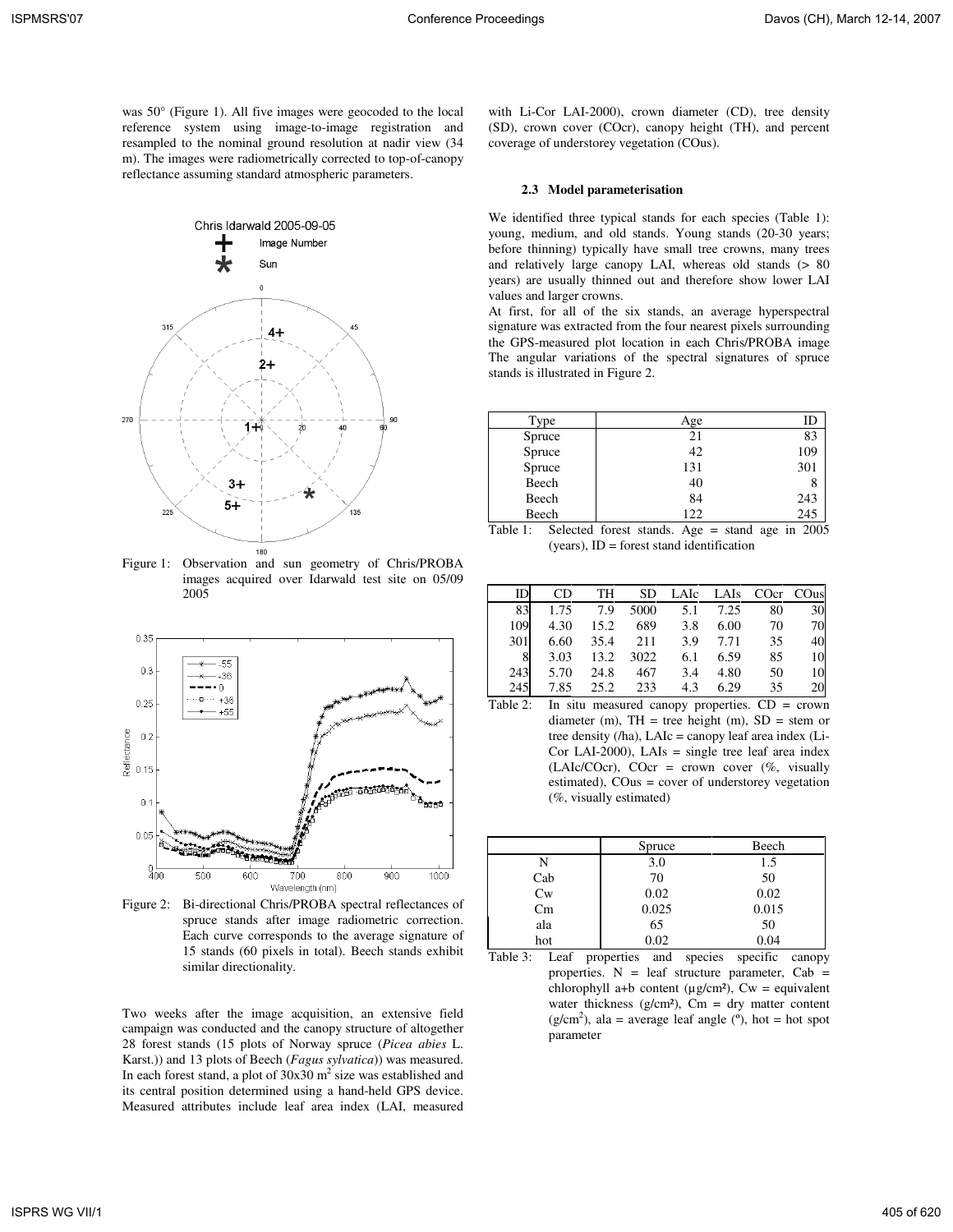

Figure 3: INFORM simulations of a spruce canopy in nadir direction (stand 301). R\_soil (soil and litter) = scaled HyMap spectrum, R\_understorey =  $R$ \_soil + understorey vegetation  $(LAI=0.5)$ , R\_infinite = Tree crown LAI =  $15$ , R\_forest = Forest canopy reflectance

To allow comparison of modelled and measured reflectance, the models were parameterised to a large extent using the ground truth information that had been measured in the respective forest stands. Ground truth was available for the most important structural canopy parameters (Table 2). Leaf properties and certain canopy properties that have not been measured in the field (Table 3) were fixed to species specific default values or were slightly optimised through comparing INFORM model outputs with Chris reflectances. All models used a similar background spectrum (Figure 3, black dashed line named understorey). Specification of the sun and viewing geometry was matched to the image acquisition (section 2.2). Using the stand type specific canopy attributes and the illumination and viewing geometries of the Chris/PROBA overpass, the canopy reflectance was modelled using the three radiative transfer models.

In FRT, additional input parameters had to be defined. The following input parameters were computed from measured values: crown length (m), trunk diameter (m), total dry leaf weight (DLW, kg/tree), chlorophyll-% of DLW, water-% of DLW, dry matter-% of DLW, among others. For the following input parameters default values were used: shoot shading coefficient, refraction index ratio, shoot length, Markov parameter, among others. Cones (spruce) and ellipses (beech) were assigned to approximate crown shape.

# **3. RESULTS**

Comparison of the directional reflectances simulated by FRT, SLC, and INFORM reveals general agreement but also some differences among the models. In general, the models produce signatures comparable to measured ones for spruce and beech forests of different age and canopy structure.

The pronounced bowl shape in the red waveband of the Chris/PROBA data (Figure 4) is not followed by the models; they rather produce a straight line. Possibly, in the atmospheric correction of the satellite data, the value for the aerosol optical thickness should have been higher, yielding lower reflectances in the red, and thus less of a bowl shape.



Figure 4: Measured and simulated bi-directional reflectances in the red (670 nm) for spruce forests (left) and beech forests (right) labelled with the respective stand ID. Grey line = FRT, black dashed line = INFORM, black dotted line = SLC, black stars = Chris/PROBA.



Figure 5: Directional reflectances in the NIR (780 nm) for spruce forest (left) and beech forest (right) labelled with the respective stand ID. Grey line = FRT, black dashed line = INFORM, black dotted line =  $SLC$ , black stars = Chris/PROBA.